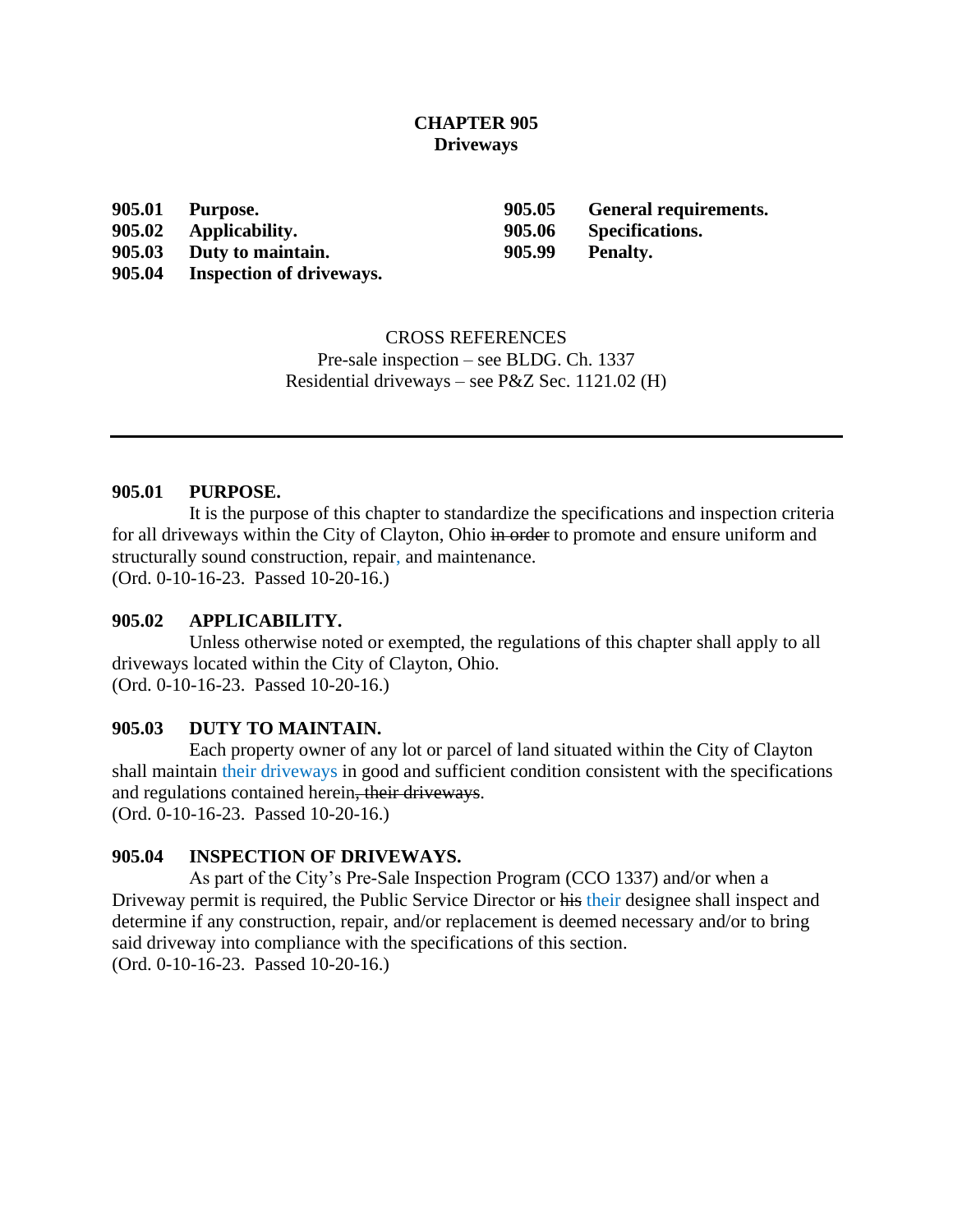### **905.05 GENERAL REQUIREMENTS**

All work is by permit only. All permits shall be accompanied by a cash bond or security of no less than \$25,000 and payment of the current specified fee except as otherwise noted herein. The bond or security shall cover all work performed hereunder. All driveways constructed of concrete material shall be bonded and must pass inspection by the Public Service Director or his their designee. All driveways constructed of asphalt material or paver material shall not require a bond or an inspection by the Public Service Director or his designee. If the property owner performs all of the work, the bond requirement will may be waived. No person, contractor, firm or corporation shall construct, lay, or perform any repair or replacement work without first securing a permit. It shall be unlawful in violation of this Chapter for any person, contractor, firm, or corporation, directly or indirectly, to construct, lay, or perform any repair or replacement work without having obtained the permit required for such work.

All new or replacement driveways shall be constructed of either Portland cement concrete material as specified below, or asphalt, material or paver material unless an alternate material change is authorized in the permit by the Public Service Director or their designee; however in accordance with Section 1121.02 (H) of the Planning & Zoning Code, on lots with an area of 3 acres or more, gravel may be used for driveways leading back to detached accessory structures, with the following conditions: (1) Gravel shall only be permitted as a driveway material starting behind the primary structure and leading to the door or access area of the accessory structure; and (2) Vehicles shall not be parked or stored on any part of a driveway that is graveled.

In the interest of public safety and the overall welfare of the City and its residents the Public Service Director or their designee may require additional information concerning the driveway material, location, and design specifications before granting a permit

All work shall be done in accordance with these Specifications and the City of Clayton's Standard Construction Drawings of the City of Clayton. The degree of sub-base compaction will be carefully reviewed by the Public Service Director or their designee prior to approval of the work.

The requirements for the completion of the permit are as outlined on the permit application, but at a minimum work Work shall be complete in every respect including restoration of adjacent areas, clean-up of site, and removal of mud and debris from surrounding areas and haul routes before the one (1) year warranty period will begin. After all work is complete for any driveway, the contractor shall contact the Public Service Director or their designee to make final inspection within twenty-four (24) hours. Work shall not be accepted by the City, until the finished work has been inspected and all completion or correction items have been finalized to the satisfaction of the City.

All expansion joints shall be vinyl. [Moved down to Driveways section]

#### Concrete or Asphalt Driveways:

(a) Material shall be 4,000 PSI concrete at 28 days mix using 6 3/8 bags of cement with fiber per cubic yard of concrete mix or ODOT Class C concrete mix with fiber. All concrete material shall have  $6.0\% + 1\%$  air entrainment and a maximum slump of four inches (4").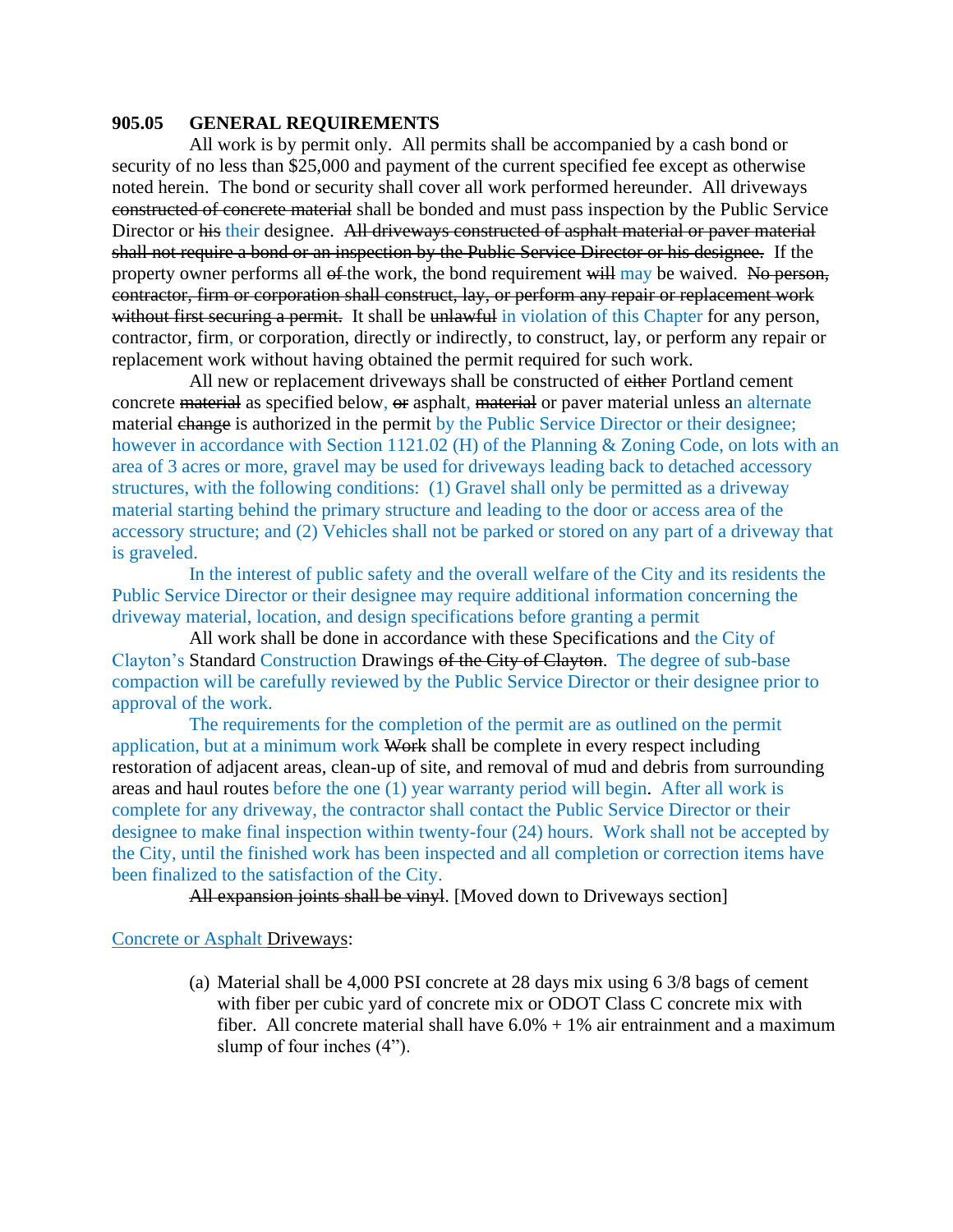- (b) After the concrete has been finished, it shall immediately be cured meeting the specifications and requirements of the latest edition of the State of Ohio Department of Transportation "Construction and Material Specification Manual".
- (c) All expansion joints shall be vinyl, and Vinyl vinyl expansion joint material shall also be used wherever new concrete abuts old concrete and as shown by indicated in the City of Clayton Standard Construction Drawings.
- (d) If curb is to be replaced with the driveway, it shall conform to the gutter grade or as specified on the City Driveway permit. Permit holder is responsible for all asphalt work and to restore pavement at cut to the original and/or overlaid condition. In accordance with the current ODOT specification, Asphalt asphalt shall be saw cut straight a minimum of 12 inches from the front of the gutter and the existing pavement and shall be given a tack coat with a bituminous material before the placement of ODOT Type #404 asphalt. The gutter plate or approach shall not be covered with any asphalt material unless specifically directed by the Public Service Director or his their designee. Replacement curb and gutter at driveways shall be cut for full length removal unless otherwise marked by the Public Service Director or his their designee.
- (e) Drives shall not exceed 30 feet in width measured at the back of sidewalk. A variance to add up to ten feet of driveway approach width must have a detailed statement showing cause and be approved by the Board of Zoning Appeals can be requested in accordance with Section 1141.07 of the Planning & Zoning Code.
- (f) In areas zoned A, R-1, or R-2, asphalt may be replaced with Portland cement driveways. However, existing Portland cement driveways must be replaced with Portland cement. In For the case of restoration of existing asphalt driveways in zoning districts where they are permitted, and in accordance with the current ODOT specification, the contractor shall place a two-inch lift of #404 surface asphalt on an approved tacked asphalt base as approved by the Public Service Director or his their designee.
- (g) Restoration: After the concrete has had time to cure and as soon as the forms have been removed, the excavated area behind the curb should be backfilled, tamped, and then seeded or sodded. Any settlement in the backfill behind the curb within one year after placement shall be corrected by the contractor at no expense to the City of Clayton. All pavement restoration work must also be completed. All castings disturbed or damaged by the contractor shall be replaced and reset. This must be done before final acceptance and/or release of the bond or security.
- (h) Limitation: The construction season for rebuilding driveways is from April  $15<sup>th</sup>$  to October  $31<sup>st</sup>$ . The Public Service Director or his their designee may, but is not required to, grant permission to perform construction work hereunder for any time period before or after the construction season has begun or ended. Extra precaution and/or admixtures to the concrete may be advised required by the Public Service Director or his their designee if the work is permitted. The Public Service Director or his their designee is hereby granted the right to extend the construction season in accordance with good engineering practices. The requirements for the completion of the permit are as outlined on the permit application, however in the interest of public safety and the overall good of the City and its residents the Public Service Director or his designee may require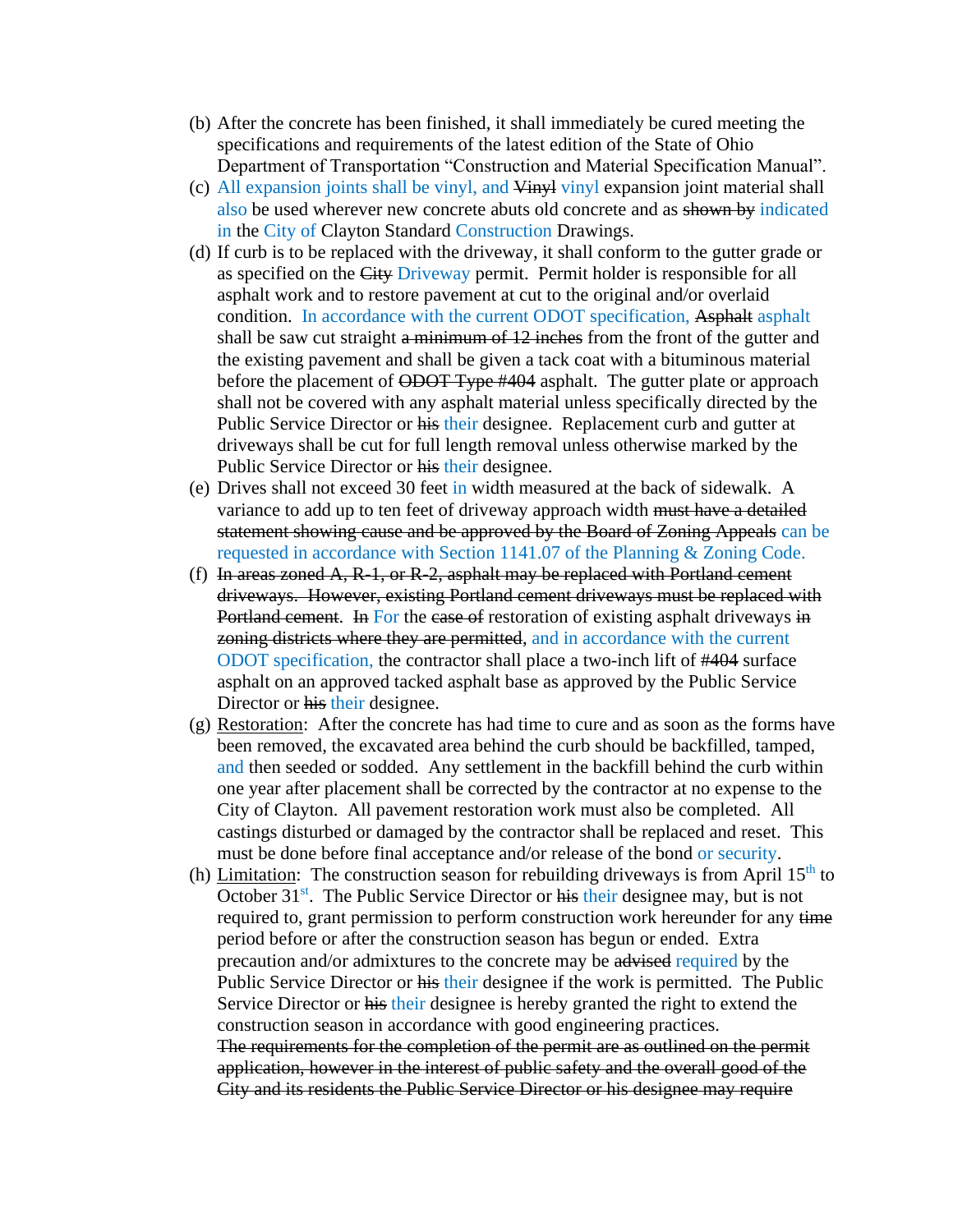additional information before granting a permit. [Moved up to General Requirements section] (Ord. 0-10-16-23. Passed 10-20-16.)

### **905.06 SPECIFICATIONS**

Specifications for the construction and installation of Driveways:

- (a) The permit holder shall hold the City free and harmless from any and all loss, damage, or expense; , including, but not limited to, attorney's fees, court cost arising from, caused by, or incident to, or related to injuries or damage to property (including but not limited to property  $\theta$  owned by the City), or injury or death to any person or persons.
- (b) Excavation shall consist of the excavation of all materials necessary in the construction of the listed project(s), all to the lines and grades indicated on the plans or as directed by the Public Service Director or his their designee. All labor and equipment shall be furnished for the proper execution of said work. Excavation to be wasted shall be disposed of offsite by the contractor as directed by the Public Service Director or his their designee, and in compliance with all applicable federal, state, county, and local laws.
- (c) No concrete shall be poured for any concrete driveway until the Public Service Director or his their designee has been properly notified, has inspected the premises, and approved the proposed work in writing. The degree of sub-base compaction will be carefully reviewed by the Public Service Director or his designee prior to approval of the work. [Move up to General Requirements section] The City requires a 24-hour notice prior to starting work. Concrete may not be poured on Sundays, legal government holidays, or before or after regular work business hours without specific approval of the Public Service Director or his their designee. After all work is complete for any concrete driveway, the contractor shall contact the Public Service Director or his designee to make final inspection within twenty-four (24) hours. Work shall not be accepted by the City, until the finished work has been inspected and all completion or correction items have been finalized to the satisfaction of the City. [Move up to General Requirements section]
- (d) Vinyl expansion joints shall be placed parallel (or perpendicular) to all:
	- (1) Retaining and building walls
	- (2) Catch basins, gas and water boxes, manholes, and poles
	- (3) Near trees and other plantings as may be determined by the Public Service Director or his their designee
	- (4) Every 100 running feet or as determined by the Public Service Director or his their designee
	- (5) When a curb, sidewalk, or step forms a continuous point of contact
	- (6) Whenever a gutter forms a continuous point of contact with a separately poured curb or separately poured concrete street
	- (7) Pavement contraction joints shall be sawed every 17 running feet or as directed by the Public Service Director or his their designee. The joint shall be sawed on a six or one skew as shown on the plans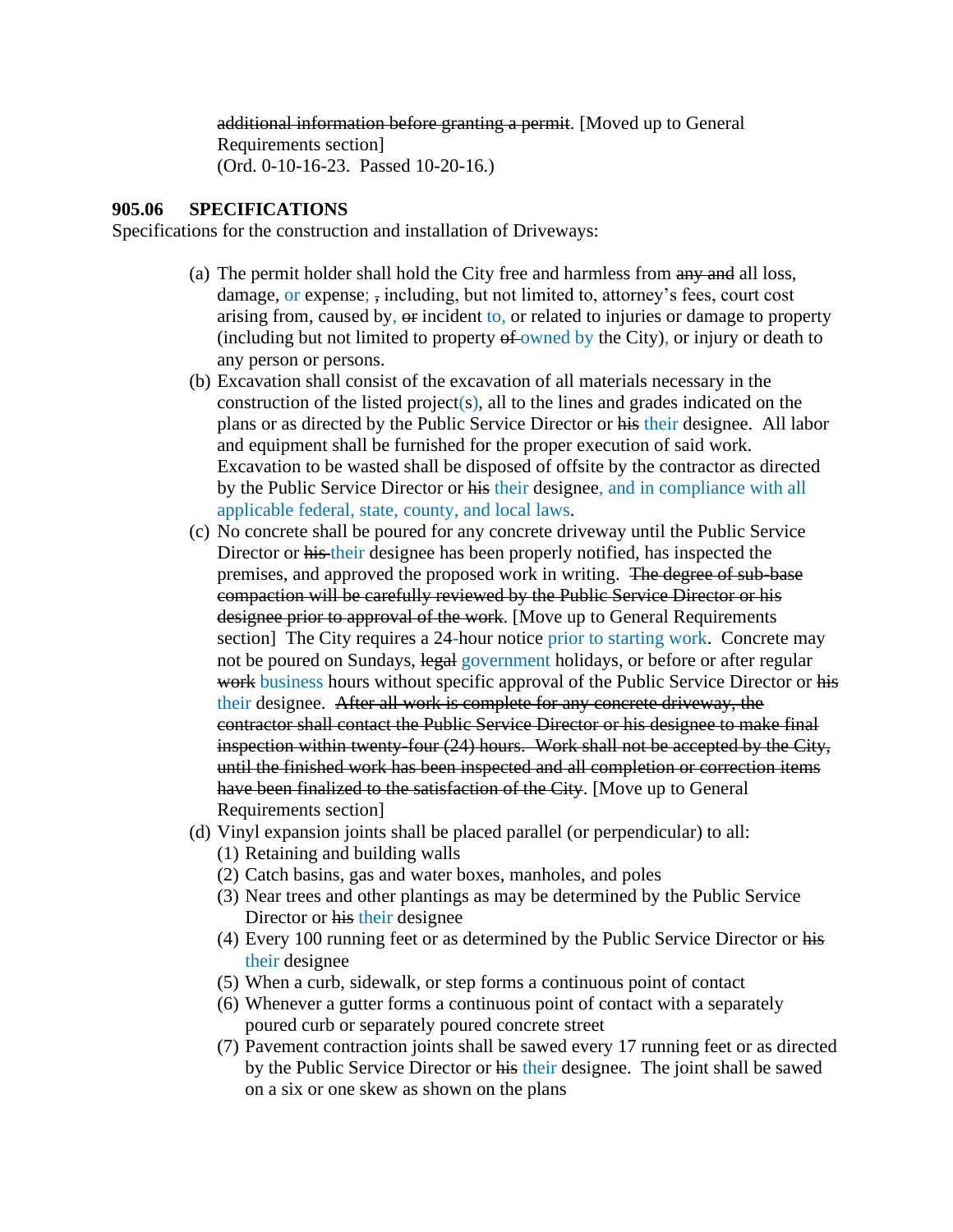- (8) There will shall be a sawed joint every 200 square feet of pavement (nominal 17 x 12) unless waived in writing by the Public Service Director or his their designee (nominal 17x12)
- (9) Whenever new concrete is placed adjacent to existing concrete
- (10) At building sides of driveway
- (e) After the removal of forms, all structures, except those specifically excluded by the Public Service Director or his their designee, shall be backfilled with approved soil (free from stones larger than 1" in diameter), and compacted, and either sodded or seeded as may be determined at the beginning of the contract or the issuance of a permit. Compacted topsoil shall be placed in the top four inches of fill. In no case shall concrete, wood, metal, stones, other debris, or scraps be allowed in the backfill area or general excavation area.
- (f) All fill shall be on a slope no greater than three-to-one unless written permission  $\leftrightarrow$ the contrary is received from the Public Service Director or his their designee to place fill on a greater slope.
- (g) Steel forms shall be used throughout the work unless wooden forms are accepted by the Public Service Director or his their designee. Radius forms shall be used on curbed work.
- (h) All forms shall be oiled and kept in good condition. All forms shall be removed before backfilling.
- (i) All work shall be warranted for one year after completion and acceptance. For these purposes, one year shall start when total delineated contracting areas are completed, restoration and site clean-up has been completed, and a letter of acceptance has been sent to said contractor by the City of Clayton contracting officer. The contractor shall also be responsible for the correction of any settlement of disturbed areas within one year of project completion.
- (j) Unless specifically excluded herein, the contractor and his representative shall adhere to all laws of the City of Clayton and the State of Ohio.
- (k) The contractor and his their entire work force shall always follow such sanitary provisions of the City through its laws and regulations at all times.
- (l) When in the opinion of the Public Service Director or his their designee, the subgrade upon which concrete is to be placed is not structurally adequate to support 3,000 pounds per square foot without yielding and will not provide a proper base, the Public Service Director or his their designee may require:
	- (1) Compacted #304.02 aggregate base material (6" minimum additional thickness), or #2 stone base material, or an approved substitute.
	- (2) Wire mesh, steel bars, or any combination of these reinforcement, and base materials.
	- (3) Any fill concrete used for bridging shall be reinforced when determined to be in the best interests of sound construction and good engineering practices.
	- (4) Size of bars and mesh shall be approved by the Public Service Director or his their designee taking into consideration load, subsoil, and other conditions that may affect structural strength.

The cost of Any any or all of the above measures shall be borne undertaken by the contractor at no expense to the City of Clayton. , but shall be a cost of the project borne by the contractor.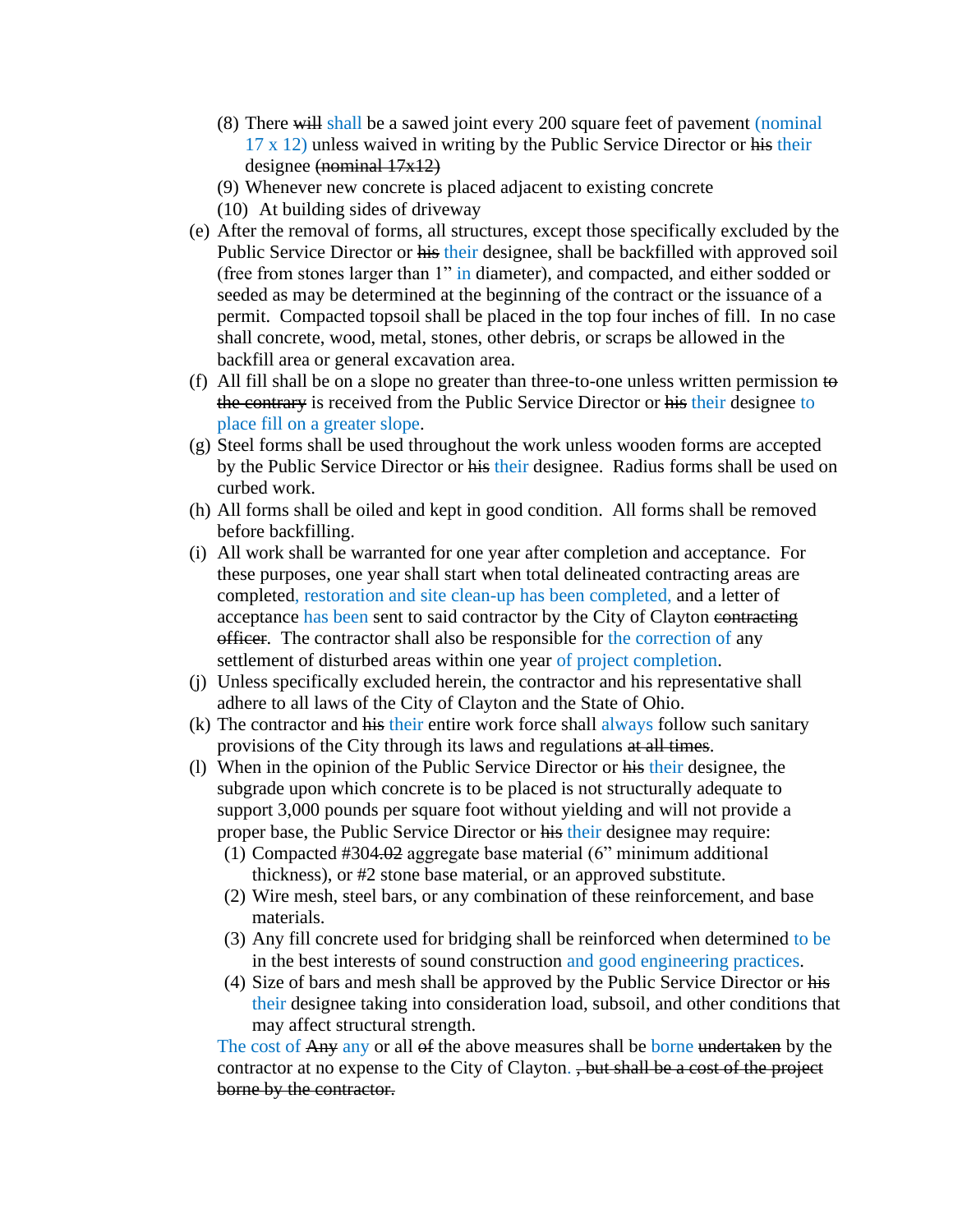- (m)All concrete shall be completely covered with a white pigmented or clear curing compound after finishing but before setting. Curing compound and application device shall be approved by the Public Service Director or his their designee prior to commencement of work. Minimum application rate shall be one gallon per 200 square feet of surface. Wind protection spray shall be provided. After September 15, no curing compound shall be used on concrete flat work unless directed by the Public Service Director or his their designee. All work poured after this date will be sprayed with an anti-spall mixture approximately one week after the concrete is placed. This mixture shall be cure and seal 118 white water base. The contractor shall protect all freshly poured concrete against marking or defacing. The contractor shall promptly replace any defective, defaced, or marred concrete at no expense to the City or property owner.
- (n) All structural concrete exposed to weathering shall also be completely covered by spraying with an anti-spall mixture before backfilling. The mixture shall be applied seven days after the forms are stripped.
- (o) All items placed within the right-of-way may be tested anytime to verify that they conform with good construction practices. In case of dispute as to methods of testing and structural requirements, the State of Ohio Department of Transportation "Construction and Materials Specifications Manual" shall prevail. The City Manager Public Service Director may, upon notice, change the methods of inspection. In case of disputes, the City Manager Public Service Director may require material to be tested by a testing laboratory at the contractor's expense.
- (p) The following additional practices will be required unless otherwise specified by the Public Service Director or his their designee when the following weather conditions occur:
	- (1) Cold Weather:

Straw, polyethylene cover, curing blankets, or other acceptable means of protection shall be placed over the fresh concrete whenever there is an indication of freezing. These materials shall be on hand when the temperature is below 40 degrees F. No concrete shall be placed on frozen subgrade and blankets will be placed over subgrade, prior to pouring, whenever the overnight temperature falls to 32 degrees F. However, during cold weather, the contractor may use heated water in the production of concrete for the City of Clayton work. The forms may also be heated; however, no calcium chloride shall be added to the concrete in any case.

(2) Rainy Weather:

Whenever there is a possibility of rain, the Public Service Director or his their designee may require the protection of the fresh concrete with polyethylene, canvas, or other acceptable material. Therefore, the contractor shall always have this protective material on the job at all times. The protection shall be maintained as directed by the Public Service Director or his their designee. Failure to do so shall be sufficient reason to reject any concrete section. Any rejected concrete shall be corrected at the contractor's expense.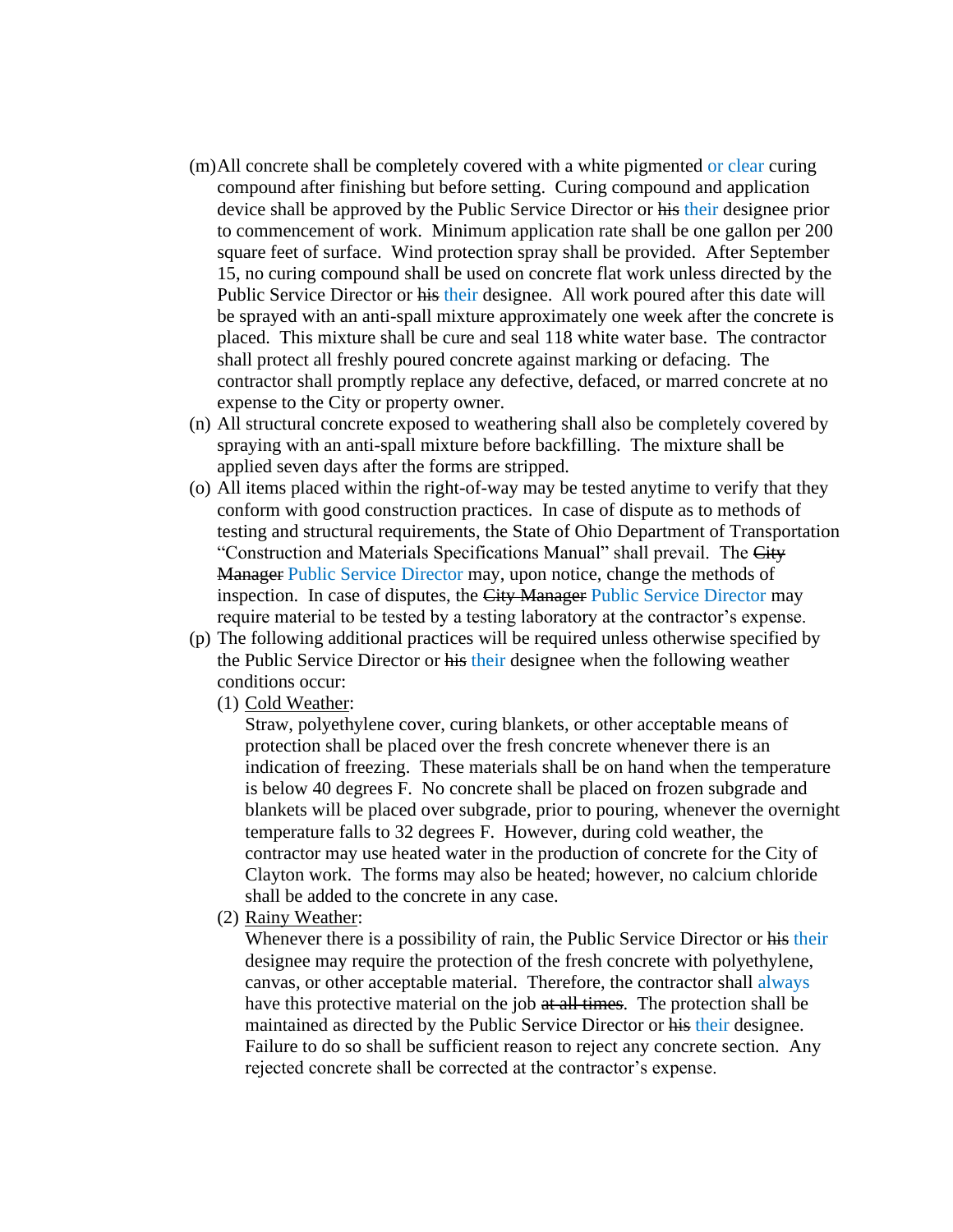(3) Hot or Windy Weather:

When in the opinion of the Public Service Director or his their designee, the temperature of the atmosphere or wind conditions are such that accelerated drying or setting of the concrete would result, the Public Services Director or his their designee may require wet burlap bags, or other suitable substitutes to be applied to the concrete surface, or the Public Service Director or his designee may suspend the placement pouring of concrete.

- (4) All driveway concrete shall be poured between ambient temperatures of 490 Degrees F and 40 90 Degrees F. The Public Service Director or his their designee is granted the right to extend these limits and to include any conditions in accordance with good engineering practices.
- (q) The Public Service Director or his their designee shall at all times always receive a copy of all concrete batch tickets from the truck drivers or the job foreman. These tickets shall show the volume, time of hatching, type of add mixtures admixtures, mix or strength, addition of jobsite water, and specified slump, etc.
- (r) Any driveway cuts, any cuts in the pavement, barrier curb, curb and gutter portion of the right-of-way shall be complete replacement of the sections involved from existing joint to existing joint, unless otherwise marked by the City.
- (s) All catch basins, sanitary and storm manholes, valve boxes, and other appurtenances in the construction area or those which are involved in the completion of the work shall be kept free from construction materials, rubbish, and shall be cleaned to the satisfaction of the City at the conclusion of the work.
- (t) Concrete delivery trucks shall be washed out only where directed by the Public Service Director or his their designee. The washing area shall be within the limits of the construction site and shall be self-contained. In no case, shall the concrete trucks be washed out adjacent to a natural area, catch basin, or manhole.
- (u) Safety devices and techniques shall be used as mandated by OSHA and as directed by the Public Service Director or his their designee. Any safety device not meeting the approval of the Public Service Director or his their designee shall be promptly removed from the project. The Public Service Director or his their designee may order the use of warning lights on the barricades, when in the opinion of the City Engineer or Public Service Director or his their designee, situations warrant the use of such warning lights.
- (v) All new pavement restoration which causes water ponding shall be corrected by sawing and removal of the faulty portion. New #404 and #402 asphalt pavement, meeting the current ODOT specification, shall be machine re-laid unless otherwise approved by the Public Service Director or his their designee. All joints shall be sealed with sealer material. Any damage arising from the corrective work shall be replaced at the expense of the contractor.
- (w)The concrete shall begin to be placed within 30 minutes of arrival at the placement site. No exceptions to these specifications may be taken unless written permission is received from the Public Service Director or his their designee.